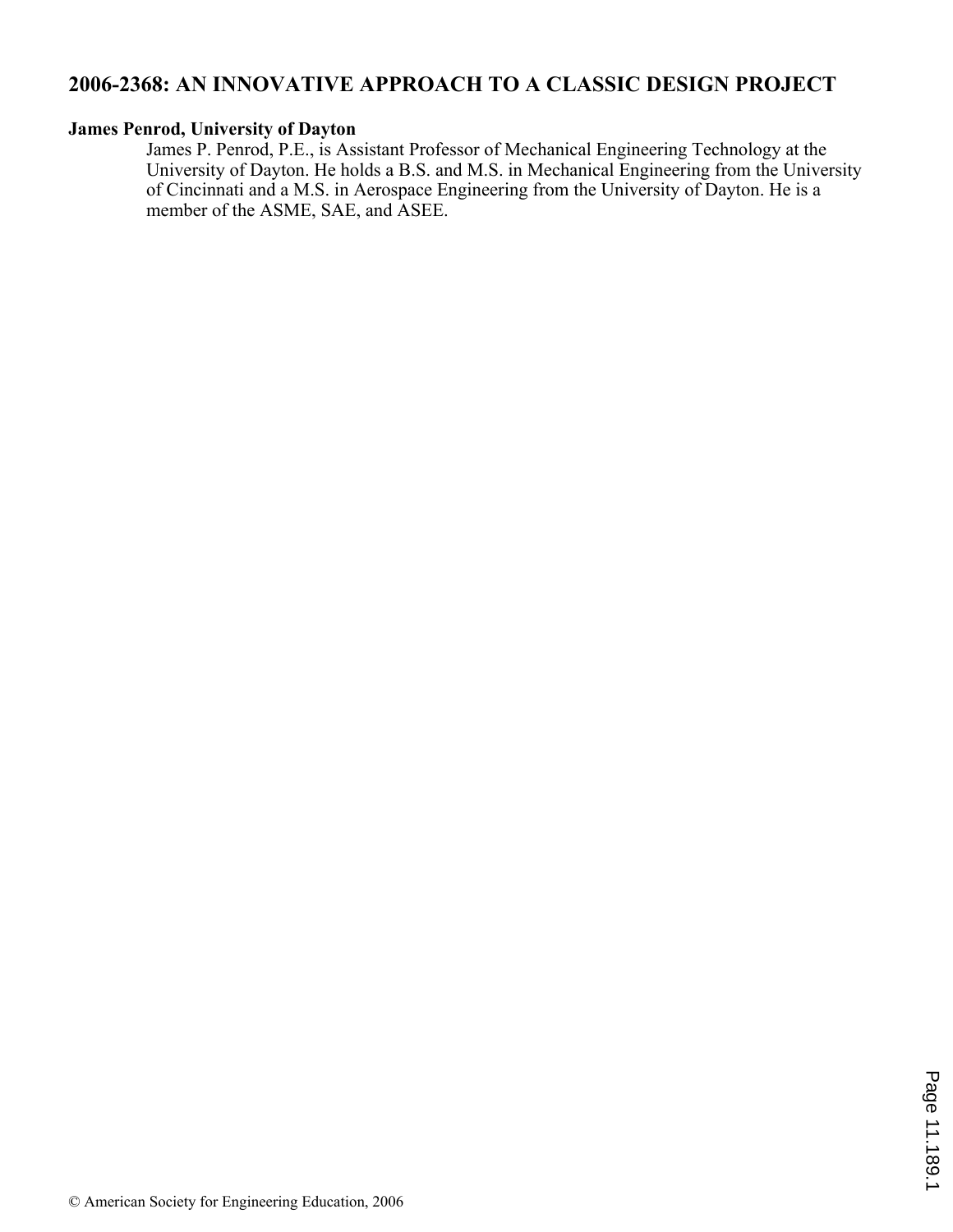# An Innovative Approach to a Classic Design Project

## **Abstract**

Each year many gear reducers are designed by students of mechanical engineering and mechanical engineering technology in their machine design courses. In many instances, these design projects offer little challenge other than perhaps the volume of work that must be completed. This paper outlines a gear reducer design project that was created to be intentionally challenging. This was accomplished by requiring the gear reducer to have concentric shafts, double reduction, standard diametral pitches, and an exact train value that just might be a prime number. The project is structured around American Gear Manufacturers Association (AGMA) design procedures for spur gears, and is patterned after a line of commercially available gear reducers having a similar configuration and performance. The design specifications for the project, a methodology to satisfy the technical requirements, and a spreadsheet tailored to analyze the student's gear designs are presented and discussed.

### **Introduction**

At the University of Dayton, junior mechanical engineering technology students are required to take a course in machine design titled *Design of Mechanical Elements*. The content is typical of many introductory courses in machine design with the content divided into three groupings. The first grouping contains topics that are a review and extension of those covered in an introductory strength of materials course. These topics typically include transverse shear stresses in beams, combined stress, symmetrical bending of beams in 2-planes, transformation of stress, principal stresses, and Mohr's circle. The second grouping covers failure theories and fatigue. The third grouping contains topics from machine design like the design of shafts, spur gears, springs, fasteners, shear pins, keys, couplings, seals, roller bearings, and plain bearings. The text for the course is *Machine Elements in Mechanical Design* by Mott<sup>1</sup>. As an integrating capstone-type experience, the students are required to complete a design project.

## Project Description

The subject and scope of the project given in the Design of Machine Elements course varies somewhat depending on the instructor of the course. However, the project is typically the design of either a power transmission or a power transmission component. Either approach provides an excellent vehicle for the student to integrate many of the course topics into a single design project.

This paper focuses on a portion of a design project where the students are required to design a gear reducer. In this project the student must design two stages of spur gearing, the input, intermediate, and output shafts, select appropriate bearings and (where applicable) seals for each shaft, and configure the assembly. The project has now been successfully used three times and has been refined after each use. The current design specifications for the project include: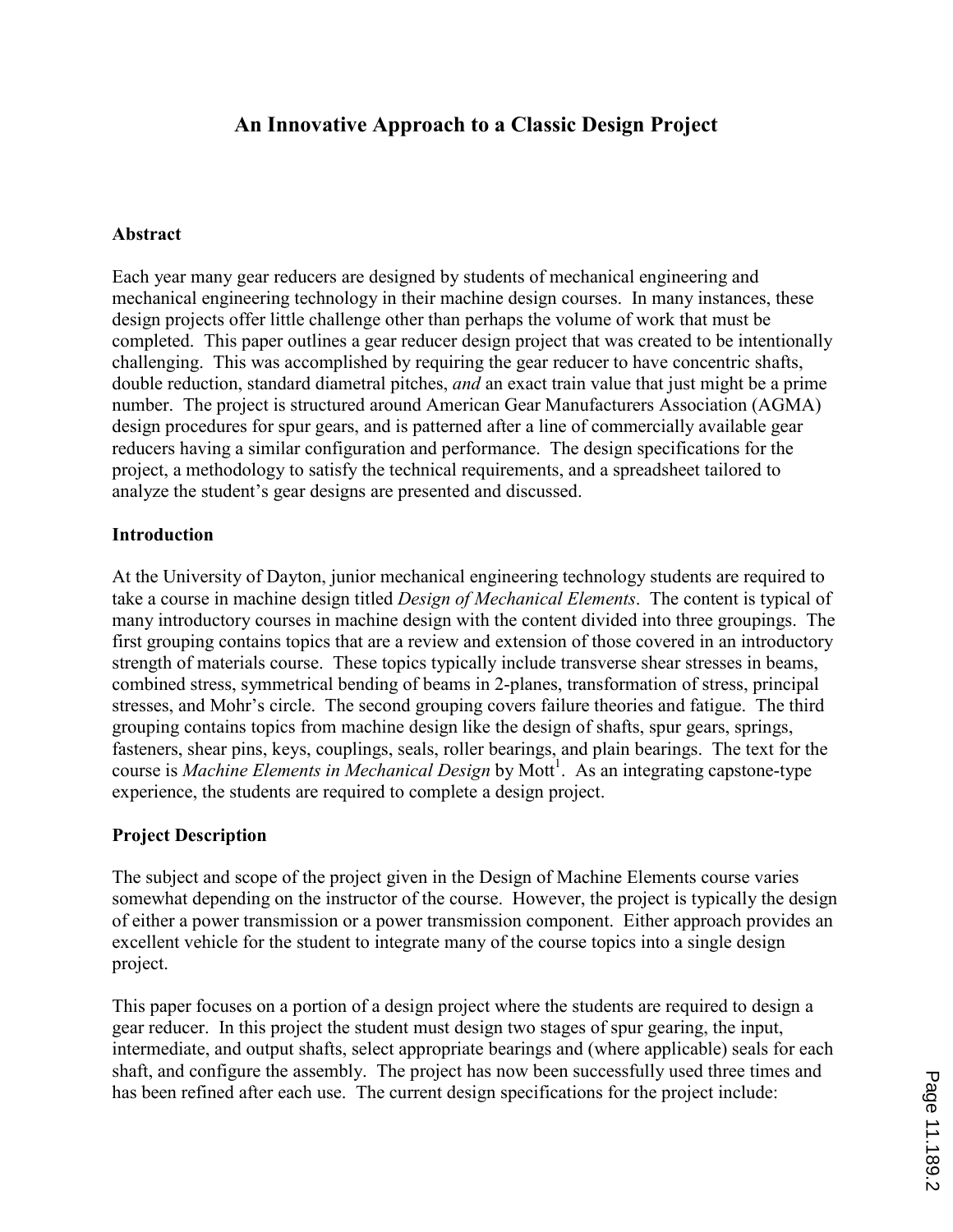- 1. The gear reducer shall have a specified exact train value.<sup>a</sup>
- 2. The gear reducer shall have concentric (i.e. in-line) input and output shafts.
- 3. The input and output shafts shall turn in the same sense.
- 4. The gear reducer shall include two stages of reduction (i.e. double reduction).
- 5. The gear reducer shall have a specified input power rating for an  $1150$  rpm input.<sup>a</sup>
- 6. The gear reducer shall provide 20,000 hours of life at 99% reliability for the rated input power and speed.
- 7. The gear reducer should be considered a commercial enclosed unit.
- 8. All gears shall be spur.
- 9. All gears shall be of standard diametral pitch.
- 10. All gears shall have a pressure angle of 20°.
- 11. All gears shall be AGMA Q10.
- 12. All gears should be made of Grade 1 carburized and case-hardened steel.
- 13. The face width of all gears shall be the AGMA nominal recommended value of  $12/P<sub>d</sub>$ .
- 14. The rim of all gears should be sufficiently thick that the rim thickness factor is unity.
- 15. The contact ratio of each stage shall exceed 1.2.
- 16. Each pair of mating gears shall run free of interference without undercutting the teeth.
- 17. Backlash should be provided in accordance with AGMA standards.
- 18. All shafts shall be preferred/standard U.S. customary sizes.
- 19. All shafts shall be fabricated from cold-drawn AISI 1144.
- 20. All shafts shall be designed to a minimum safety factor of two.
- 21. All keyways shall be the appropriate standard U.S. customary sizes.
- 22. The input and output shafts shall include appropriately sized keyways.
- 23. All bearings shall be standard U.S. customary sizes and not selected from the tables provided in the text.
- 24. Only rolling element bearings should be used.
- 25. All ancillary components such as seals, fasteners, etc., shall be standard U.S. customary sizes.
- 26. Assume that the prime mover and load impart uniform loadings on the gear reducer.
- 27. Assume that the gear reducer is used in an application where no overhung load exists.

There are a variety of origins from which the specifications were derived. Many of them simply reflect established standards. In some cases, the specification is intended to duplicate the conditions that exist in a line of commercially available gear reducers that the design was loosely patterned after. In other cases, specifications were added to promote some uniformity in the student's designs and, in turn, simplify grading. In yet other cases, constraints on the design were added to elevate the technical complexity and difficulty of the project. Clearly, the extensive list of specifications limits the open-endedness of the design. The creative aspect of the project is embodied in the ingenuity that is required to optimally satisfy the design requirements.

As is apparent from the design specifications, the project normally involves designing not only gearing, but also the shafts and layout of the gear reducer assembly. Additionally, bearings and

 $\overline{a}$ <sup>a</sup> The values for train value and input power are different for each student.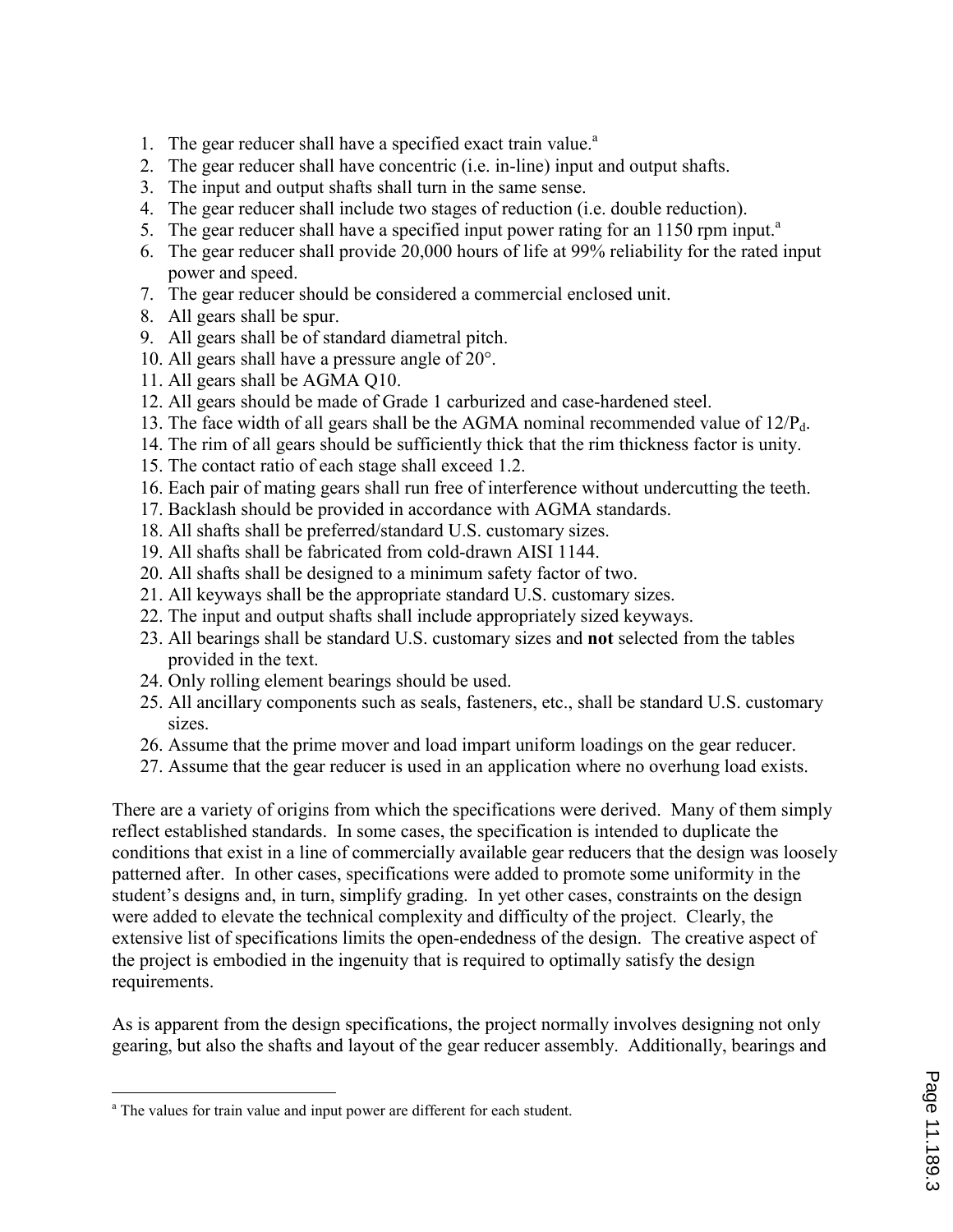other ancillary hardware like seals are selected as part of the project requirements. This paper focuses on the gear design since it is the most interesting and challenging aspect of the project.

## Individualized Train Value and Input Power Specifications

One feature of the project worthy of note is that unique train values and input power specifications can be assigned for each student and the resulting designs should be relatively similar in size (i.e. the gearing of each student's design should fit a common housing size). This is the case because the train value and corresponding input power requirement were patterned after a line of commercially available gear reducers which are offered in a variety of ratios and power ratings, but share a common housing size.

The line of gear reducers used to develop the individualized specifications was the Link-Belt® Type D (i.e. double reduction), size DDI (i.e. the housing size and style), in-line, helical gear reducers.<sup>b</sup> Technical data for these units are contained on pages F-23 through F-30, F-35, and F-47 of the Link-Belt® catalog<sup>2</sup>. Table 1 provides a summary of the pertinent performance data for models having ratios up to 25.6 and Figure 1 contains a plot of the data with a smooth curve fitted through the data points.

| Nominal<br>--<br>Value<br>rain | ⌒ ■<br>∪.∠ i                   | $\overline{\phantom{0}}$<br>.6 <sup>1</sup> | $\sim$<br>$\ddotsc$ | 4<br>. .                      | O.<br>$\overline{\phantom{a}}$<br>. .<br>$\cdot$ $\cdot$ | $\overline{\phantom{0}}$<br>.        | 20.9            | $\sim$ $\sim$<br>$25.6^{\circ}$ |
|--------------------------------|--------------------------------|---------------------------------------------|---------------------|-------------------------------|----------------------------------------------------------|--------------------------------------|-----------------|---------------------------------|
| $\ln D$<br>Power<br>Input      | $\sim$ $\sim$<br>- 1<br>JJ.J . | $\sim$<br>$\cdot$ .4<br>-                   | n n<br>44.11        | $\sim$<br>١I<br>$\mathbf{0.}$ | $\Omega$<br>4.8                                          | $\overline{\phantom{a}}$<br>⊶ ا<br>. | $\sim$<br>10.11 | 91<br>-<br>$\cdot$ $\prime$     |

Table 1: Performance ratings for Link-Belt® Type D, size DDI, in-line, helical gear reducers for an 1150 rpm input speed.



Figure 1: Plot of rated input power versus train value for Link-Belt® Type D, size DDI, in-line, helical gear reducers for an 1150 rpm input speed.

From Figure 1, it is possible to extract any number of train value/input power combinations that should produce similarly sized gear trains. For example, it is apparent from Figure 1 that for a train value of 13, the corresponding input power requirement would be 16 hp.

**b** Link-Belt® was acquired by Rexnord® in 1988. In 2005, Rexnord® acquired the Falk® line of gear reducers and **b** as a result, the line of gear reducers that the specifications were patterned after was discontinued.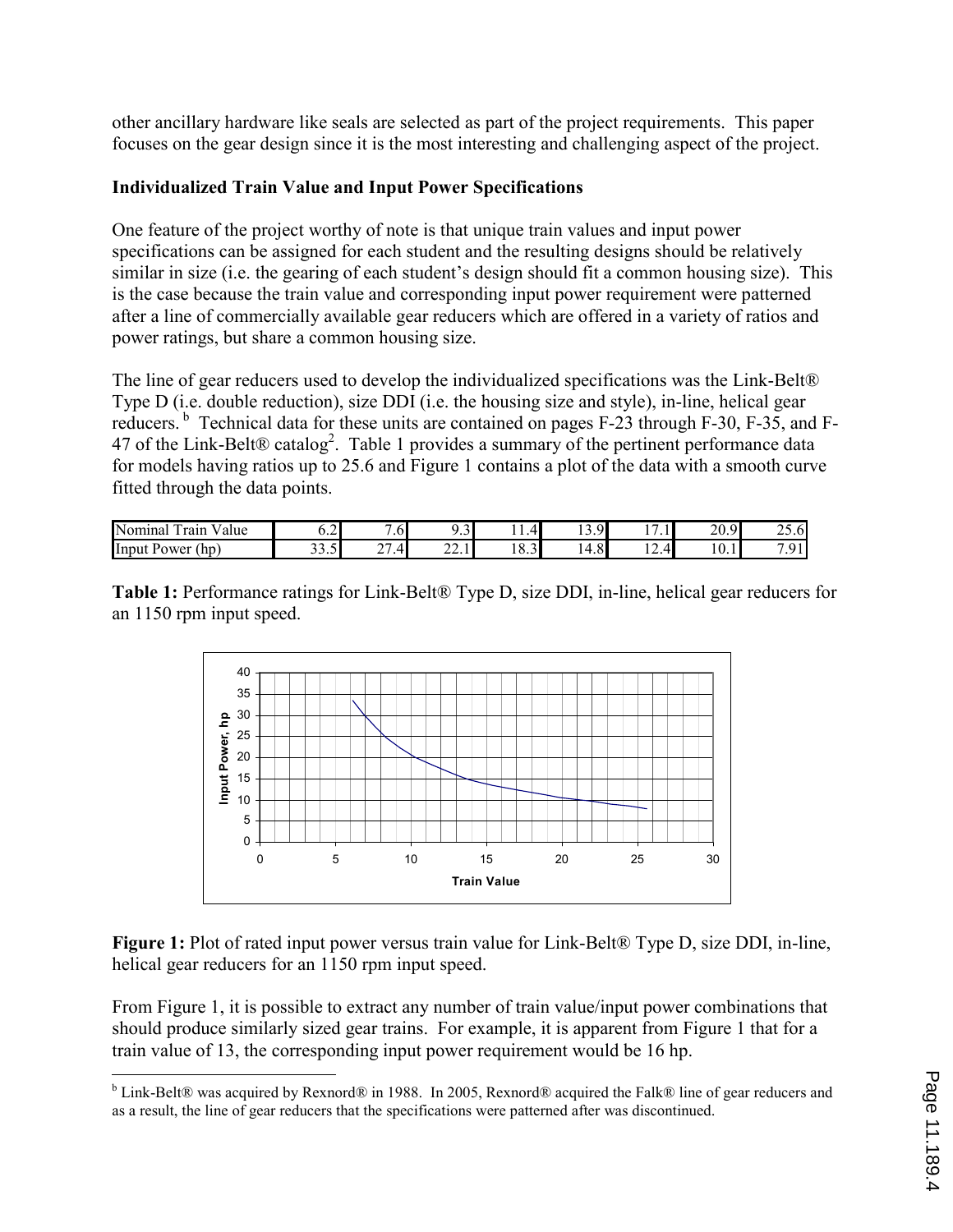#### Examining the Kinematical Challenge of the Project

The primary difficulty is to satisfy the requirement that the input and output shafts be concentric for an exact train value while using only standard diametral pitch gears. Concentric shafts for a double reduction gear reducer suggests that

$$
C_1 = C_2 \tag{1}
$$

where  $C_1$  denotes the center distance of the first stage of reduction and  $C_2$  denotes the center distance for the second stage of reduction. The center distance of each stage is given by the familiar expression

$$
C = \frac{1}{2P_d} (N_P + N_G) \tag{2}
$$

where  $P_d$  is the diametral pitch,  $N_p$  is the number of teeth on the pinion, and  $N_q$  is the number of teeth on the gear. Using (2), equation (1) can be rewritten as

$$
\frac{1}{2P_{d_1}}(N_{P_1} + N_{G_1}) = \frac{1}{2P_{d_2}}(N_{P_2} + N_{G_2})
$$
\n(3)

where additional subscripts are included to distinguish between the two stages. However, (3) can be further rewritten in terms of the velocity ratio for each stage. After some algebraic manipulation, doing so yields

$$
\left(\frac{N_{P_1}}{N_{P_2}}\right)\left(\frac{P_{d_2}}{P_{d_1}}\right) = \left(\frac{1 + VR_2}{1 + VR_1}\right)
$$
\n<sup>(4)</sup>

where  $VR_1$  and  $VR_2$  denote the velocity ratio of the first and second stage, respectively.<sup>c</sup> Finding a solution to equation (4) is best demonstrated via an example.

Suppose that a student were assigned a train value of 13. A good starting point would be to find the square root of 13 which is approximately 3.61. This value would represent the velocity ratio of each stage if it was split equally. Doing so is likely a mistake though even if the square root of the train value were an integer value (e.g. 4 for a train value of 16). The second stage of reduction must transmit much higher torque. As such, larger gear teeth are desirable in the second stage as compared to those used in the first stage. Because of the in-line constraint, this can only be achieved by placing a disproportionate amount of the total ratio (i.e. train value) in the first stage. Thus, the velocity ratio of the first stage should be somewhat greater than 3.61 and the velocity ratio of the second stage should be correspondingly smaller than 3.61. Please note that without the in-line requirement, it is a trivial matter to satisfy the train value requirement and have arbitrarily large gear teeth in the second stage.

 $\overline{a}$ 

<sup>&</sup>lt;sup>c</sup> In the past, students were not provided with equation (4) and some struggled mightily to produce an acceptable design. The equation is now given to the students, but only after they attempt to develop their own methodology.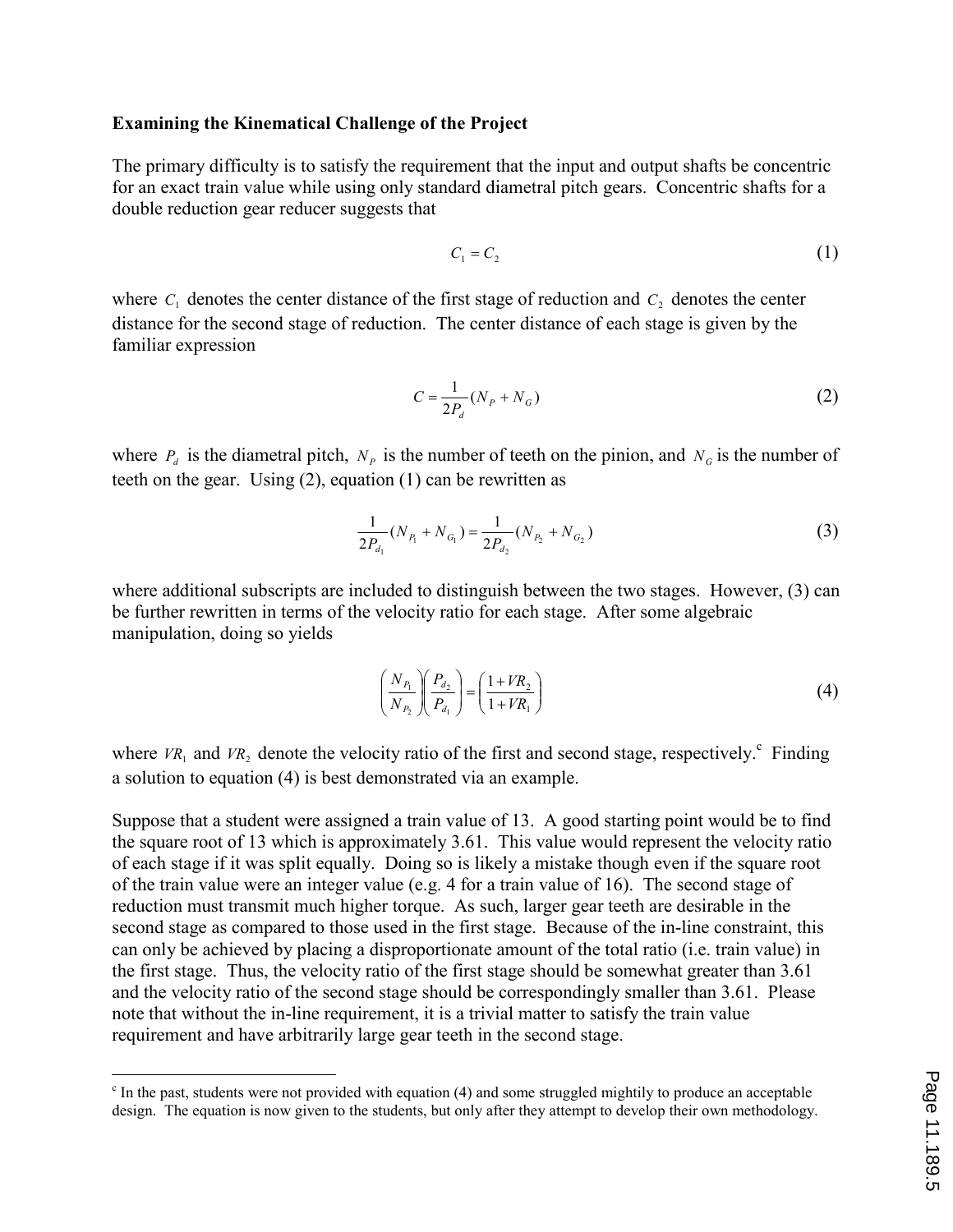Generating combinations of the velocity ratio for each stage to satisfy the train value specification is a simple matter. For instance, suppose the velocity ratio of the second stage is picked to be 3. The corresponding velocity ratio for the first stage would then be

$$
VR_1 = \frac{TV}{VR_2} = \frac{13}{3}
$$

Inserting this result into equation (4) and simplifying yields

$$
\left(\frac{N_{P_1}}{N_{P_2}}\right)\left(\frac{P_{d_2}}{P_{d_1}}\right) = \frac{3}{4}
$$
\n(6)

At this point, one might select the pinions in each stage to have identical numbers of teeth. If this is the case, then (6) becomes

$$
\left(\frac{P_{d_2}}{P_{d_1}}\right) = \frac{3}{4} \tag{7}
$$

Thus, the ratio of diametral pitches used in each stage is found. Ideally, the ratio of diametral pitches should be either  $3/4$ ,  $2/3$ , or  $1/2$ . Examining Table 8-2 of Mott<sup>1</sup> one sees why. There are eight combinations of standard diametral pitches that produce a ratio of 3/4, ten combinations providing a 2/3 ratio, and fifteen combinations producing a 1/2 ratio. Selecting a ratio of diametral pitches having numerous combinations provides the student with greater flexibility and – in effect – makes the design scaleable so that stress levels and material strengths can be more easily matched.

One problem remains though. That is, to calculate the numbers of teeth on all the gears. For the ratios of 13/3 and 3 with the same number of teeth on the pinions in each stage, the smallest pinion that can be used has 16-teeth. For the second stage, the gear would have  $3 \times 16 = 48$ teeth. However, the number of teeth on the first stage gear would be  $(13/3)$  x  $16 = 69$  1/3. Obviously, this would not work.

Such a difficulty is easily worked around though by using a pinion where – in this case - three can be factored out of the number of teeth. For instance, 18-tooth pinions would result in gears having 78-teeth and 54-teeth in the first and second stages, respectively.

#### Gear Design Analysis Spreadsheet

Numerous calculations are required to analyze the bending and contact stresses in a gear design. Consequently, the spreadsheet depicted in Figure 2 was coded by the author to avoid much of the tedium involved with analyzing each student's design. The students can also benefit from developing a similar tool. As such, the students are encouraged to code their own spreadsheet.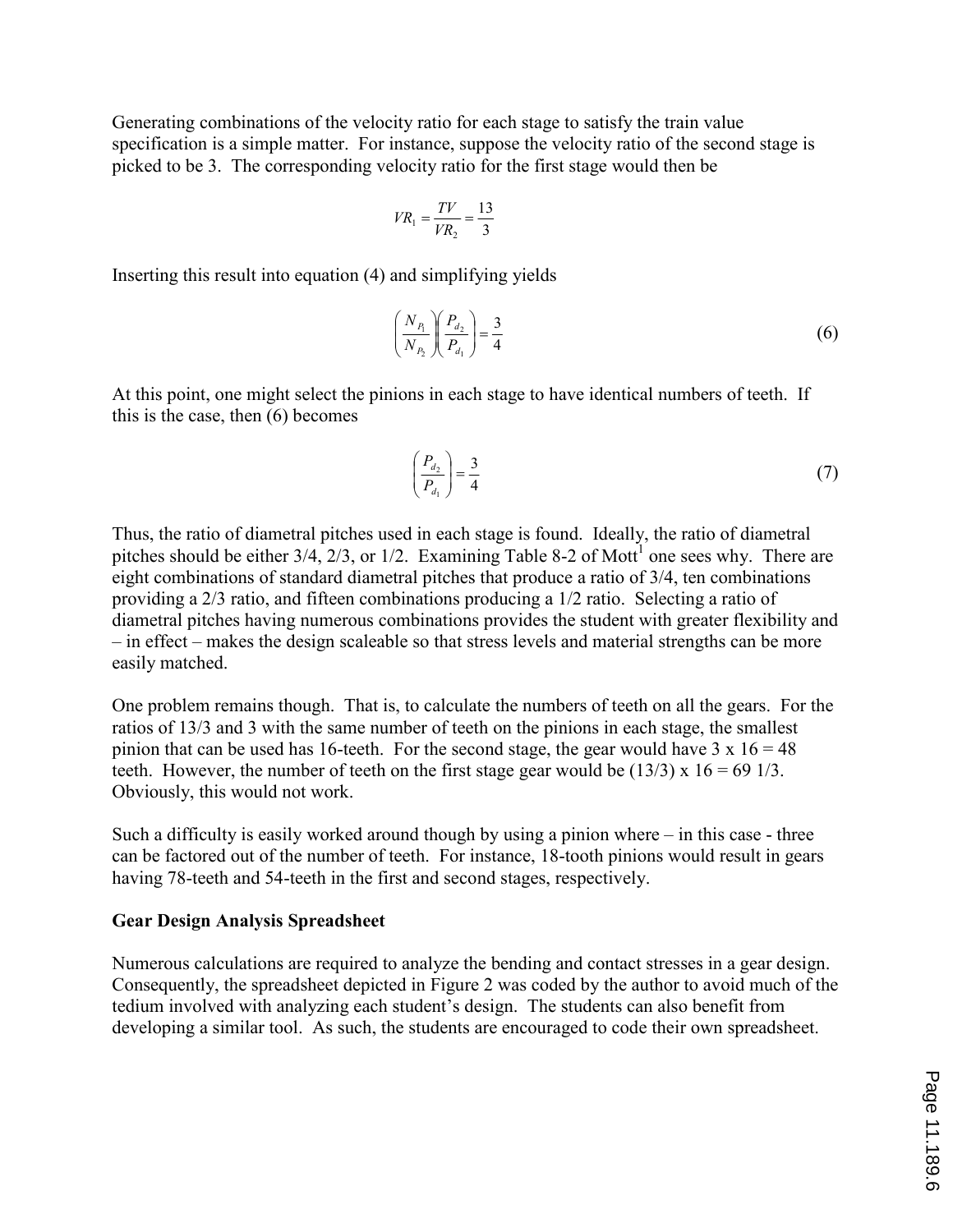| Student:                                                       | John Doe                                             |                  |                          | Kinematic Data:      |                           |                                              |                  |                           |                 |
|----------------------------------------------------------------|------------------------------------------------------|------------------|--------------------------|----------------------|---------------------------|----------------------------------------------|------------------|---------------------------|-----------------|
|                                                                |                                                      |                  |                          |                      | $\mathsf{Q}_{\mathsf{v}}$ | $N_P$                                        | $N_G$            | $P_d$ (in <sup>-1</sup> ) | $\varphi$ (deg) |
|                                                                | <b>Design Specifications:</b>                        |                  |                          | Stage 1              | 10                        | 18                                           | 78               | 8                         | 20              |
| $TV =$                                                         | 13                                                   |                  |                          | Stage 2              | 10                        | 18                                           | 54               | 6                         | 20              |
| $P_{in} =$                                                     | 16 hp                                                |                  |                          |                      |                           |                                              |                  |                           |                 |
| $n_{in} =$                                                     | 1150 rpm                                             |                  |                          |                      |                           |                                              | Stage 1          | Stage 2                   |                 |
|                                                                |                                                      |                  |                          |                      | <b>Velocity Ratio</b>     |                                              | 4.33             | 3                         |                 |
|                                                                | Kinematic Verification:                              |                  |                          |                      | Input Torque (in-Ib)      |                                              | 877              | 3800                      |                 |
| Train Value?                                                   |                                                      |                  | ОК                       |                      | Input Speed (rpm)         |                                              | 1150             | 265                       |                 |
| $C_1 = C_2?$                                                   |                                                      |                  | ОК                       |                      |                           | Tangential Force (lb)                        | 779              | 2533                      |                 |
|                                                                | Standard P <sub>d</sub> in Stage 1?                  |                  | OK                       |                      | Radial Force (lb)         |                                              | 284              | 922                       |                 |
|                                                                | Standard P <sub>d</sub> in Stage 2?                  |                  | OK                       |                      | Efficiency (%)            |                                              | 100              | 100                       |                 |
|                                                                | Interference in Stage 1?<br>Interference in Stage 2? |                  | OK<br>OK                 |                      | Face Width (in)           | Output Torque (in-lb)                        | 3800<br>1.5      | 11399<br>$\mathbf{2}$     |                 |
|                                                                | Contact Ratio in Stage 1?                            | 1.68             | OK                       |                      |                           |                                              |                  |                           |                 |
|                                                                | Contact Ratio in Stage 1?                            | 1.65             | OK                       |                      |                           | <b>Application Factors:</b>                  |                  |                           |                 |
|                                                                |                                                      |                  |                          |                      |                           |                                              | Stage 1          | Stage 2                   |                 |
|                                                                | Inputs for Stress Calculations: (Stage 1)            |                  |                          |                      |                           | $K_{o} =$                                    | 1.00             | 1.00                      |                 |
|                                                                |                                                      |                  |                          |                      |                           | $K_s =$                                      | 1.00             | 1.00                      |                 |
|                                                                | Geometry                                             | Geometry         | $\mathbf{s}_{\text{at}}$ | $S_{ac}$             | $C_{p}$                   | $C_{\text{pf}} =$                            | 0.048            | 0.054                     |                 |
|                                                                | Factor (J)                                           | Factor (I)       | (psi)                    | (psi)                | $(psi^{1/2})$             | $C_{ma} =$                                   | 0.15             | 0.16                      |                 |
| Pinion                                                         | 0.32                                                 | 0.108            | 55000                    | 180000               |                           | 2300 K <sub>m</sub> =                        | 1.198            | 1.212                     |                 |
| Gear                                                           | 0.415                                                | 0.108            | 55000                    | 180000               |                           | 2300 K <sub>b</sub> =                        | 1.00             | 1.00                      |                 |
|                                                                |                                                      |                  |                          |                      |                           | $v_t =$                                      | 677              | 208                       | ft/min          |
|                                                                | Inputs for Stress Calculations: (Stage 2)            |                  |                          |                      |                           | B =                                          | 0.397            | 0.397                     |                 |
|                                                                |                                                      |                  |                          |                      |                           | A =                                          | 83.77            | 83.77                     |                 |
|                                                                | Geometry                                             | Geometry         | $S_{at}$                 | $S_{ac}$             | $C_{p}$                   | $K_v =$                                      | 1.11             | 1.07                      |                 |
|                                                                | Factor (J)                                           | Factor (I)       | (psi)                    | (psi)                | $(psi^{1/2})$             | $K_R =$                                      | 1.00             | 1.00                      |                 |
| Pinion                                                         | 0.318                                                | 0.1              | 55000                    | 180000               |                           | $2300$ SF =                                  | 1.00             | 1.00                      |                 |
| Gear                                                           | 0.4                                                  | 0.1              | 55000                    | 180000               |                           | 2300 $C_H =$                                 | 1.00             | 1.00                      |                 |
|                                                                |                                                      |                  |                          |                      |                           |                                              |                  |                           |                 |
| Life Requirements:                                             |                                                      | $Life =$         | 20000                    | hr                   |                           |                                              |                  |                           |                 |
|                                                                |                                                      |                  | $\mathsf{Y}_\mathsf{n}$  | $Z_{\boldsymbol{n}}$ |                           |                                              |                  |                           |                 |
| $N_{P1} =$                                                     | $1.38E+09$ cycles                                    |                  | 0.93                     | 0.89                 |                           |                                              |                  |                           |                 |
| $N_{G1} =$                                                     | 3.18E+08 cycles                                      |                  | 0.96                     | 0.92                 |                           |                                              |                  |                           |                 |
| $N_{P2}$ =                                                     | 3.18E+08 cycles                                      |                  | 0.96                     | 0.92                 |                           |                                              |                  |                           |                 |
| $N_{G2}$ =                                                     | 1.06E+08 cycles                                      |                  | 0.98                     | 0.95                 |                           |                                              |                  |                           |                 |
|                                                                |                                                      |                  |                          |                      |                           |                                              |                  |                           |                 |
|                                                                | Bending Stress Number: (St)                          |                  |                          |                      |                           | Adj. Allowable Bending Stress Number: (Sat)  |                  |                           |                 |
|                                                                |                                                      |                  |                          |                      |                           |                                              |                  |                           |                 |
|                                                                | Pinion                                               | Gear             |                          |                      |                           | Pinion                                       | Gear             |                           |                 |
| Stage 1<br>Stage 2                                             | 17333<br>30860                                       | 13365<br>24533   | psi<br>psi               |                      | Stage 1<br>Stage 2        | 51271<br>52626                               | 52626<br>53666   | psi<br>psi                |                 |
|                                                                |                                                      |                  |                          |                      |                           |                                              |                  |                           |                 |
| Contact Stress Number: (s <sub>c</sub> )                       |                                                      |                  |                          |                      |                           | Adj. Allowable Contact Stress Number: (Sac') |                  |                           |                 |
|                                                                |                                                      |                  |                          |                      |                           |                                              |                  |                           |                 |
|                                                                | Pinion                                               | Gear             |                          |                      |                           | Pinion                                       | Gear             |                           |                 |
| Stage 1<br>Stage 2                                             | 122853<br>169825                                     | 122853<br>169825 | psi<br>psi               |                      | Stage 1<br>Stage 2        | 160718<br>166230                             | 166230<br>170484 | psi                       |                 |
|                                                                |                                                      |                  |                          |                      |                           |                                              |                  | psi                       |                 |
| Strength Verification: (% of appropriate adj. allowable stress |                                                      |                  |                          |                      | $Size =$                  | 15.375                                       | in               |                           |                 |
|                                                                | number if inequality is satisfied)                   |                  |                          |                      |                           |                                              |                  |                           |                 |
|                                                                | Stage 1                                              | Stage 1          | Stage 2                  | Stage 2              |                           |                                              |                  |                           |                 |
|                                                                | Pinion<br>33.8                                       | Gear<br>25.4     | Pinion<br>58.6           | Gear<br>45.7         |                           |                                              |                  |                           |                 |
| $s_t \leq s_{at}$ ?<br>$s_c \leq s_{ac}$ ?                     | 76.4                                                 | 73.9             | OVERLOAD                 | 99.6                 |                           |                                              |                  |                           |                 |
|                                                                |                                                      |                  |                          |                      |                           |                                              |                  |                           |                 |

Figure 2: Gear Design Analysis Spreadsheet with  $VR_1 = 13/3$ ,  $VR_2 = 3$ , and  $P_{d2}/P_{d1} = 3/4$ .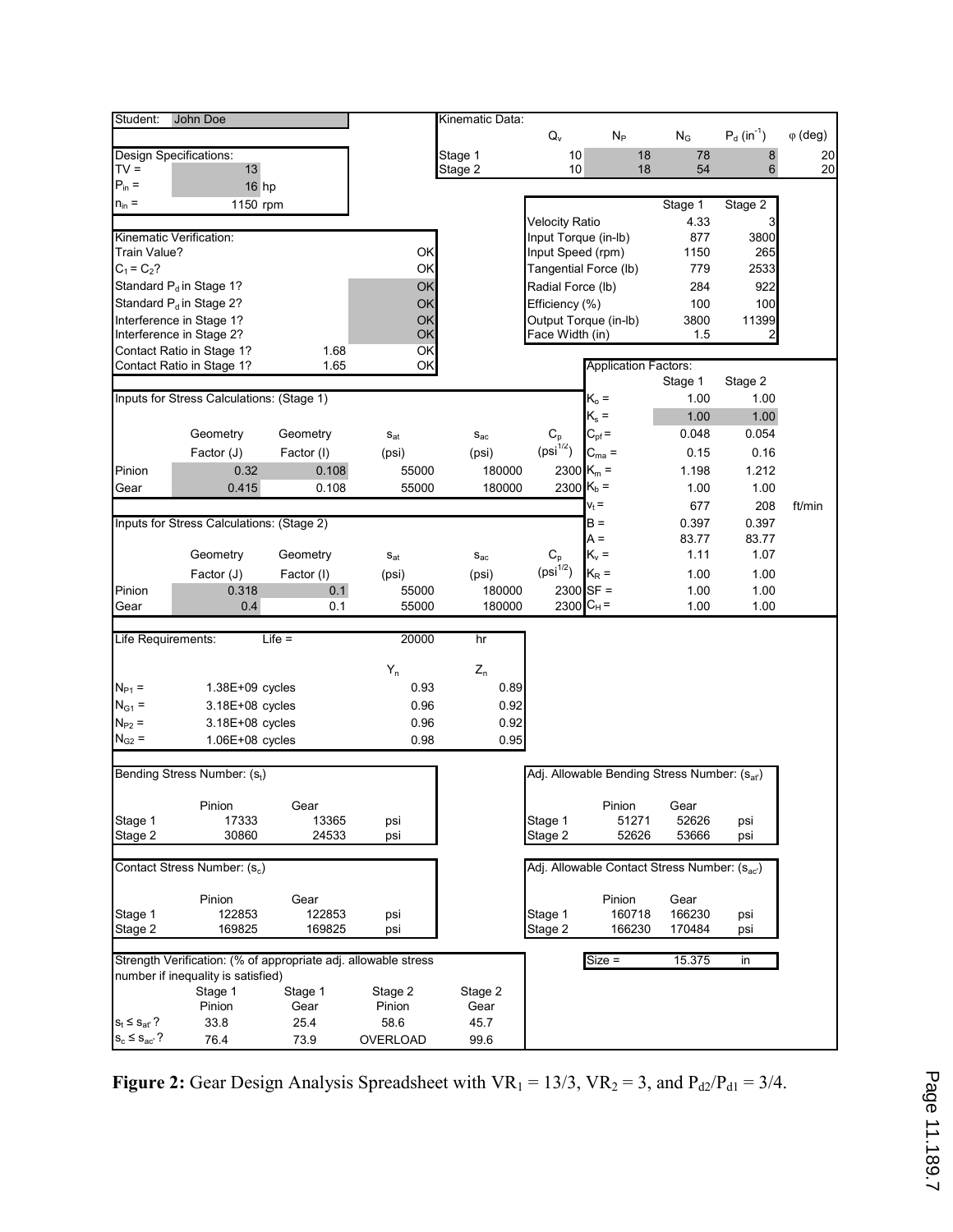Notice that certain fields of the spreadsheet are shaded. The shaded fields are those where data must be input. All other fields either contain data consistent with the design specifications or are fields with imbedded formulas. As one can see, using the project specifications and automating most of the calculations means that a minimal amount of input is needed to assess a design. The needed inputs include the assigned train value and input power specifications, the numbers of teeth, diametral pitch, and geometry factors for each gear, and the size factor  $(K_s)$  for each stage of gearing. As coded, the spreadsheet in Figure 2 requires that the use of standard diametral pitches and the lack of interference be checked manually using Table 8-2 and Table 8-6, respectively, of the Mott<sup>1</sup>.

## Examining the Kinetic Challenge of the Project

The challenge here is for the student to create a design that is most size efficient. Figure 3 defines what is meant by the size of the gearing. Notice that the gear train size equal is the common center distance, plus the outside radii of the gears in both stages.



Figure 3: Definition of size for the gear train.

Since the gear material/strength is the same for all the gears, minimizing the size of the design requires the students to produce a "balanced" design. By "balanced" it is meant that 1) the bending stress levels in each stage are nearly equivalent, 2) the contact stress levels in each stage are nearly equivalent, and 3) all the design stress levels should almost fully utilize the capability of the gear material. Stated differently, the bending stress number should be nearly equal to the adjusted allowable bending stress and the contact stress number should be nearly equal to the adjusted allowable contact stress.

In Figure 2, it is observed that with regard to both the bending stress and contact stress criteria, the second stage of the design is much more highly stressed. Such a result suggests that more velocity ratio is needed in the first stage to balance the stress levels between the two stages. After several fruitless attempts, the design used in Figure 4 was obtained. In this design the velocity ratio of the first stage and second stage are 5 and 13/5, respectively. Also notice that the ratio of diametral pitches is now 1/2.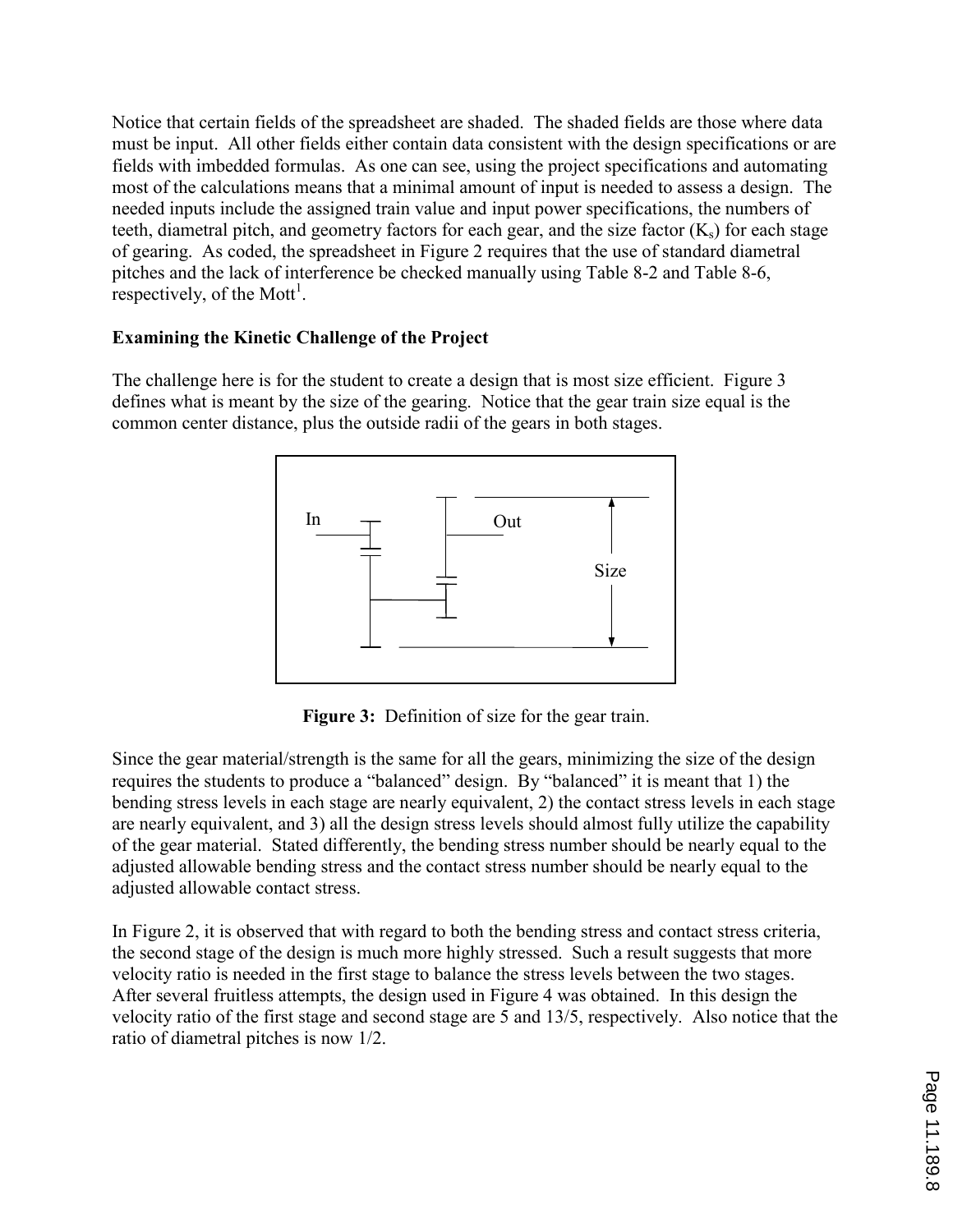| Student:                                 | John Doe                                                        |            |          | Kinematic Data:      |                       |                                                          |             |                 |                 |
|------------------------------------------|-----------------------------------------------------------------|------------|----------|----------------------|-----------------------|----------------------------------------------------------|-------------|-----------------|-----------------|
|                                          |                                                                 |            |          |                      | $Q_v$                 | $N_P$                                                    | $N_G$       | $P_d (in^{-1})$ | $\varphi$ (deg) |
|                                          | Design Specifications:                                          |            |          | Stage 1              | 10                    | 24                                                       | 120         | 12              | 20              |
| $TV =$                                   | 13                                                              |            |          | Stage 2              | 10                    | 20                                                       | 52          | 6               | 20              |
| $P_{in} =$                               | 16 <sub>hp</sub>                                                |            |          |                      |                       |                                                          |             |                 |                 |
| $n_{in} =$                               | 1150 rpm                                                        |            |          |                      |                       |                                                          | Stage 1     | Stage 2         |                 |
|                                          |                                                                 |            |          |                      | <b>Velocity Ratio</b> |                                                          | 5.00        | 2.6             |                 |
| Kinematic Verification:                  |                                                                 |            |          |                      | Input Torque (in-lb)  |                                                          | 877         | 4384            |                 |
| Train Value?                             |                                                                 | OK         |          | Input Speed (rpm)    |                       | 1150                                                     | 230         |                 |                 |
|                                          | $C_1 = C_2?$                                                    |            | ΟK       |                      |                       | Tangential Force (lb)                                    | 877         | 2631            |                 |
|                                          | Standard P <sub>d</sub> in Stage 1?                             |            | OK       |                      | Radial Force (lb)     |                                                          | 319         | 957             |                 |
|                                          | Standard P <sub>d</sub> in Stage 2?<br>Interference in Stage 1? |            | OK<br>OK |                      | Efficiency (%)        | Output Torque (in-lb)                                    | 100<br>4384 | 100<br>11399    |                 |
|                                          | Interference in Stage 2?                                        |            | OK       |                      | Face Width (in)       |                                                          | 1           | 2               |                 |
|                                          | Contact Ratio in Stage 1?                                       | 1.74       | OK       |                      |                       |                                                          |             |                 |                 |
|                                          | Contact Ratio in Stage 1?                                       | 1.66       | ΟK       |                      |                       | <b>Application Factors:</b>                              |             |                 |                 |
|                                          |                                                                 |            |          |                      |                       |                                                          | Stage 1     | Stage 2         |                 |
|                                          | Inputs for Stress Calculations: (Stage 1)                       |            |          |                      |                       | $K_{o} =$                                                | 1.00        | 1.00            |                 |
|                                          |                                                                 |            |          |                      |                       | $K_s =$                                                  | 1.00        | 1.00            |                 |
|                                          | Geometry                                                        | Geometry   | $S_{at}$ | $S_{ac}$             | $C_{p}$               | $C_{\text{pf}} =$                                        | 0.025       | 0.048           |                 |
|                                          | Factor (J)                                                      | Factor (I) | (psi)    | (psi)                | $(psi^{1/2})$         | $C_{ma} =$                                               | 0.14        | 0.16            |                 |
| Pinion                                   | 0.365                                                           | 0.118      | 55000    | 180000               | 2300 K <sub>m</sub> = |                                                          | 1.168       | 1.206           |                 |
| Gear                                     | 0.44                                                            | 0.118      | 55000    | 180000               | 2300 K <sub>b</sub> = |                                                          | 1.00        | 1.00            |                 |
|                                          |                                                                 |            |          |                      |                       | $V_t =$                                                  | 602         | 201             | ft/min          |
|                                          | Inputs for Stress Calculations: (Stage 2)                       |            |          |                      |                       | B =                                                      | 0.397       | 0.397           |                 |
|                                          |                                                                 |            |          |                      |                       | A =                                                      | 83.77       | 83.77           |                 |
|                                          | Geometry                                                        | Geometry   | $S_{at}$ | $S_{ac}$             | $C_p$                 | $K_v =$                                                  | 1.11        | 1.06            |                 |
|                                          | Factor (J)                                                      | Factor (I) | (psi)    | (psi)                | $(psi^{1/2})$         | $K_R =$                                                  | 1.00        | 1.00            |                 |
| Pinion                                   | 0.33                                                            | 0.1        | 55000    | 180000               |                       | $2300$ SF =                                              | 1.00        | 1.00            |                 |
| Gear                                     | 0.4                                                             | 0.1        | 55000    | 180000               | 2300 $C_H =$          |                                                          | 1.00        | 1.00            |                 |
|                                          |                                                                 |            |          |                      |                       |                                                          |             |                 |                 |
| Life Requirements:                       |                                                                 | $Life =$   | 20000    | hr                   |                       |                                                          |             |                 |                 |
|                                          |                                                                 |            | $Y_n$    | $Z_{\boldsymbol{n}}$ |                       |                                                          |             |                 |                 |
| $N_{P1}$ =                               | $1.38E+09$ cycles                                               |            | 0.93     | 0.89                 |                       |                                                          |             |                 |                 |
| $N_{G1} =$                               | 2.76E+08 cycles                                                 |            | 0.96     | 0.93                 |                       |                                                          |             |                 |                 |
| $N_{P2} =$                               | 2.76E+08 cycles                                                 |            | 0.96     | 0.93                 |                       |                                                          |             |                 |                 |
| $N_{G2}$ =                               | 1.06E+08 cycles                                                 |            | 0.98     | 0.95                 |                       |                                                          |             |                 |                 |
|                                          |                                                                 |            |          |                      |                       |                                                          |             |                 |                 |
|                                          | Bending Stress Number: (st)                                     |            |          |                      |                       | Adj. Allowable Bending Stress Number: (S <sub>at</sub> ) |             |                 |                 |
|                                          | Pinion                                                          | Gear       |          |                      |                       | Pinion                                                   | Gear        |                 |                 |
| Stage 1                                  | 37277                                                           | 30923      | psi      |                      | Stage 1               | 51271                                                    | 52761       | psi             |                 |
| Stage 2                                  | 30678                                                           | 25309      | psi      |                      | Stage 2               | 52761                                                    | 53666       | psi             |                 |
|                                          |                                                                 |            |          |                      |                       |                                                          |             |                 |                 |
| Contact Stress Number: (s <sub>c</sub> ) |                                                                 |            |          |                      |                       | Adj. Allowable Contact Stress Number: (Sac)              |             |                 |                 |
|                                          | Pinion                                                          | Gear       |          |                      |                       | Pinion                                                   | Gear        |                 |                 |
| Stage 1                                  | 159422                                                          | 159422     | psi      |                      | Stage 1               | 160718                                                   | 166778      | psi             |                 |
| Stage 2                                  | 163637                                                          | 163637     | psi      |                      | Stage 2               | 166778                                                   | 170484      | psi             |                 |
|                                          | Strength Verification: (% of appropriate adj. allowable stress  |            |          |                      |                       | $Size =$                                                 | 15.33333    | in              |                 |
|                                          | number if inequality is satisfied)                              |            |          |                      |                       |                                                          |             |                 |                 |
|                                          | Stage 1                                                         | Stage 1    | Stage 2  | Stage 2              |                       |                                                          |             |                 |                 |
|                                          | Pinion                                                          | Gear       | Pinion   | Gear                 |                       |                                                          |             |                 |                 |
| $S_t \leq S_{at}$ ?                      | 72.7                                                            | 58.6       | 58.1     | 47.2                 |                       |                                                          |             |                 |                 |
| $s_c \leq s_{ac}$ ?                      | 99.2                                                            | 95.6       | 98.1     | 96.0                 |                       |                                                          |             |                 |                 |

Figure 4: Gear Design Analysis Spreadsheet with  $VR_1 = 5$ ,  $VR_2 = 13/5$ , and  $P_{d2}/P_{d1} = 1/2$ .